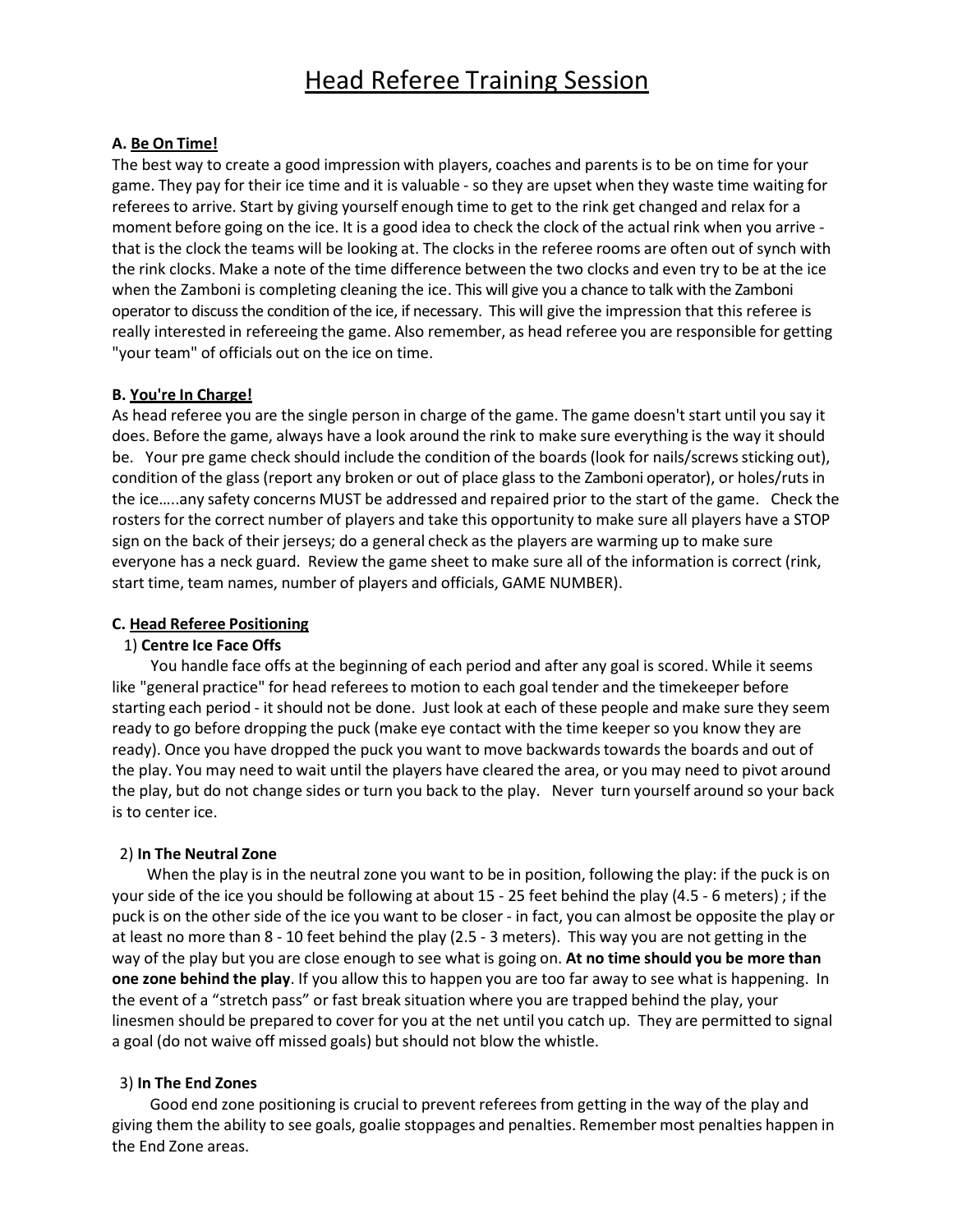When you move into the zone, find your "home base" which is along the boards between the circle hash marks and the goal line. By being along the boards you will encourage the players to be in front of you. Occasionally you will have to "bump and pivot" either towards the goal line or the neutral zone to avoid the play. If you need to "pivot" around the play, allowing the play to go behind you briefly, return to your position on the boards as quickly as possible. By using the "bump and pivot" you should never need to turn your back to the players in the middle of the ice.

If the play moves to the opposite side of the ice (but still in the end zone) move in as far as the "face‐off dot" (half way between home base and the nearest goal post). This will give you a better position of what is happening on the other side of the ice. As the play moves back to your side you need to skate backwards to the "home base" boards.

As the play moves towards the goal you want to slide yourself closer and closer towards the net. You should stay out of the way but close enough to see if the puck goes in or whether the goalie has frozen the puck. You also want to be close enough to see if a players hand covers the puck in the crease. You can't see all of the in tight action at the net by standing way back against the boards.

**You should never be directly behind the goal net**. There is too much danger of getting in the way of the play, but you can change sides via the back of the net.

## 4) **Keeping Up With The Play**

There is really two ways that head referees can help themselvesto keep up with the play:

(1) try to keep moving while you are in the end zone position ‐ it is a lot easier to get moving down the ice when you are already moving, compared to starting off from a stand‐still position.

(2) try to anticipate the way the play is about to go. This takes a lot of practice, but the more you do the role of head referee the better you will become in anticipating a change in direction of the flow of play and be moving in that direction. This will put you in better positions easier and sooner.

#### **D. Line Change Procedure**

This should be done at every stoppage of play, before every face‐off. While the linesman is getting the puck and setting up for the face‐off the head referee should get into position so both coaches can see you clearly. Make eye contact with the visiting coach to see if he is making a line change. After giving them 5 seconds to change raise your non whistle hand towards the visiting bench, indicating his time is up. Then make eye contact with the home coach to acknowledge that it is his turn to change. After giving the home team 5 seconds to change, drop your arm, which signals to your linesmen that the faceoff may proceed.

The line change procedure is a great opportunity to work on your rapport with the coaches. You will have the opportunity to look at each coach/bench to determine the general attitude and sense if there may be trouble.

Efficient line change procedures insure that the game flow is maintained and no time is wasted with long breaks between face-offs.

# **E. Types of Penalties**

There are three basic types of penalties:

1) **Obstruction penalties**‐ these include hooking, holding, tripping, interference. They are the type of penalties that prevent the player from advancing the play or the offending player is gaining a positional advantage by obstruction his opponent.

2) **Contact penalties**‐ these include body checking, head contact, hits from behind, roughing. They are the penalties that result in a physical exchange of one player to another. These are the very serious penalties and can result in serious injuriesto players.

3) Stick penalties - these include spearing, cross checking, butt ending, slashing and high sticking. These penalties involve a degree of violence using the player's stick and can result in serious injury.

The calling of penalties is not an easy task as you have found out. In many cases you have to judge the "degree" to which a penalty action takes place. For example: the stick is used to impede the player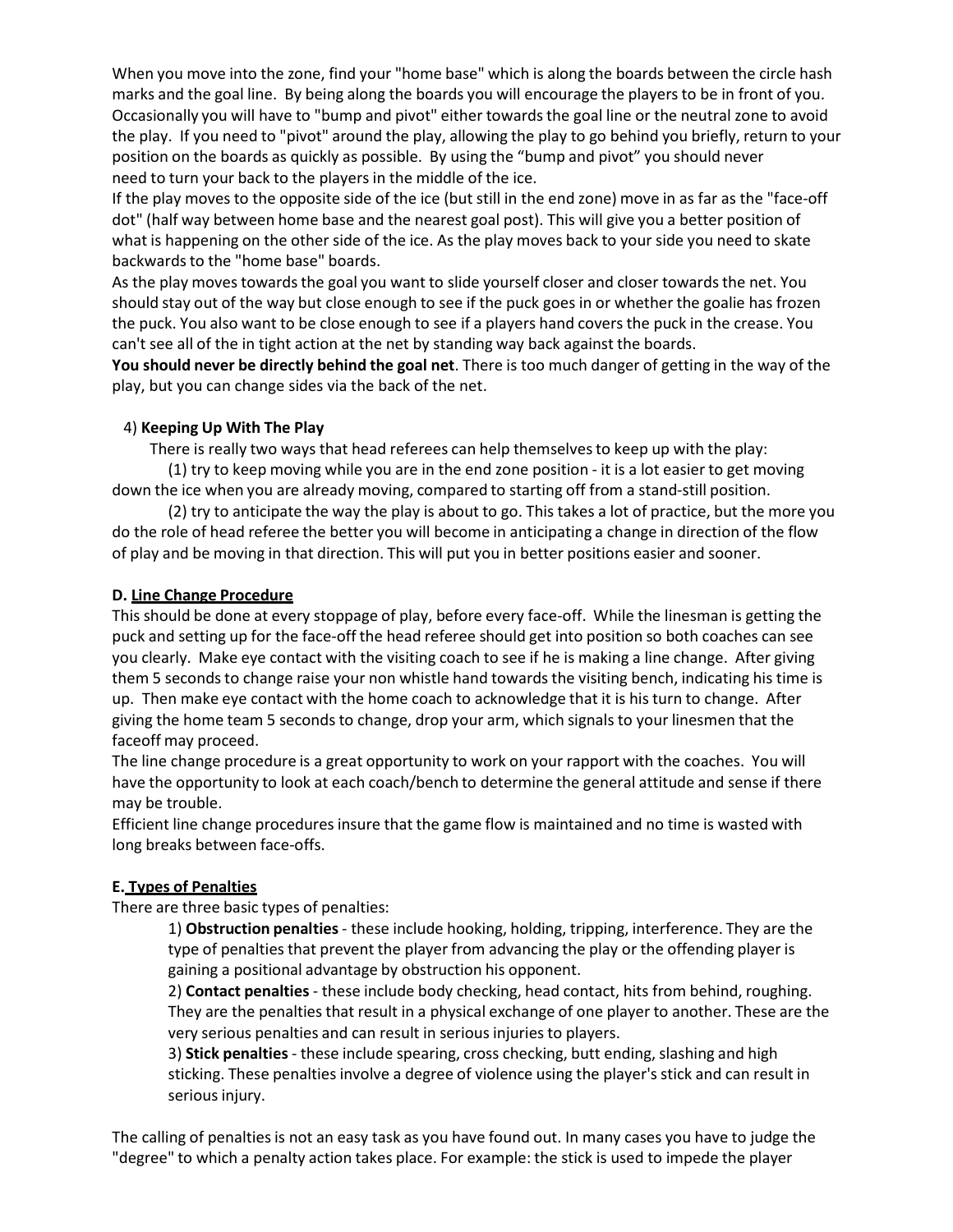slightly, but at what point is it actually a "hooking" penalty. Two players collide together ‐ but to what extent is it body checking.

The best way to handle this is to set a standard in your head as to what is acceptable and what is not, this will become easier the more you are in situations where you are calling penalties. Watch other referees when you are a linesman or playing in your own game to get a better "feel" for when to call penalties. The more exposure to thinking about these penalties the clearer it will become. There is more "grey area" for obstruction penalties than for contact and stick penalties. It is very important to call "obstruction" penalties when a player is attacking or has a scoring opportunity – there is more freedom with this type of penalty when the offense is away from the puck and may not have a detrimental effect on the play. Remember when you see an "obstruction" penalty occur, you can ask yourself… 1) Did the offending player gain an advantage by obstructing his opponent and 2)Did the act of obstructing the opponent possibly change the outcome of the play. If you answer yes to either or both of these questions, you MUST call the penalty.

**Contact penalties** and **stick penalties** have to be called to ensure the safety of players. By consistently calling these from the start of the game you will set the standard of play that you expect from the teams and by setting this standard early, you may actually need to call less penalties throughout the game. If you do not call these penalties, the play can get out of hand requiring you to call lots of penalties or someone may get hurt.

# **F**. **Making The Call**

When a penalty occurs your arm should go up right away. You make a note of the player being penalized and wait for the offending team to gain possession and control of the puck.

When play has stopped and it is safe to do so, stop moving and signal towards the player receiving the penalty. Call the player's number, team colour and the penalty he is receiving. "Number 14, red, body checking". As you are doing this you motion the signal for this penalty. Once you have signaled the penalty you then skate directly to the scorekeeper always making sure that you are watching the players on the ice. At the time box, in a strong clear voice tell the score keeper the same information, including the number of penalty minutes, and motion the penalty signal again. Don't delay at the score-keepers area, but you want to make sure the score keeper has the right information to record on the gamesheet. By displaying confidence and consistency in you calls, you will gain the respect of the players and the coaches. This will prevent coaches from "debating" with you and show them that you are very sure of your calls.

#### **G. Good Game Management**

In an ideal hockey game the referee should be barely noticeable ‐ all the attention should be on the players playing the game.

However, the head referee must be responsible in calling penalties and making decisionsto insure a fair game and a safe one for the players. If physical penalties are let go it sends a message to the players that this kind of behaviour is acceptable and they will continue to "push" until someone ends up getting hurt. It also creates frustration with the coaches, who sense that you are not able to control the game or are frustrated because the other team is taking advantage by using behavior that should be penalized. On the other hand, too many "border line" penalties can slow a game down and take away from the flow of the game. You don't want the game to be all about the referee. So you need to use good judgment when calling penalties.

"**Impact Penalty**" ‐ this is a penalty that a referee usually calls early in the game to tell the players ‐ this is where I am "drawing the line" and it sets the standard for what you will call for the rest of the game. It generally is a physical penalty call and it sets a "tone" for the rest of the game. In many cases it helps settle a game down and players and coaches appreciate it. If left too late in the game ‐ it has no effect ‐ so do it early!